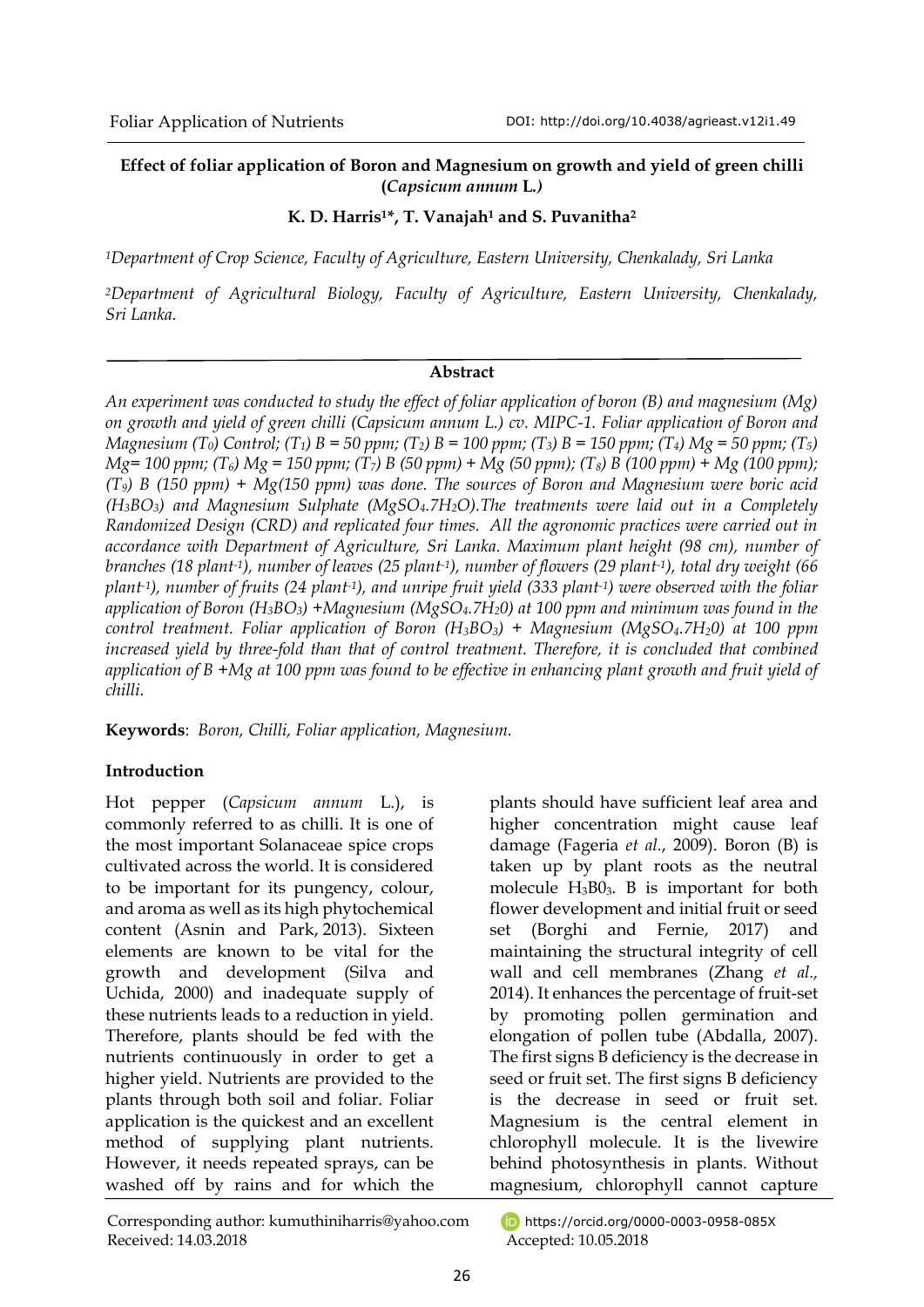sun energy needed for photosynthesis and an integral part in partitioning and utilization of photo-assimilates, photophosphorylation (including ATP formation in chloroplasts) and loading of sucrose in the phloem, photo-oxidation in leaf tissues and the generation of reactive oxygen species (Cakmak and Yazici, 2010 and Kawamura and Rao, 2007). Hence, boron and magnesium nutrient can be provided through foliar application. Considering the significance of foliar nutrients, this investigation was carried out to study the effect of foliar application of boron and magnesium on growth and yield of green chilli.

## **Materials and Methods**

The experiment was carried out at the Crop Farm, Eastern University, Sri Lanka during the period September 2016 to November 2016 to study the effect of foliar application of boron and magnesium on growth and the yield of chilli (*Capsicum annuum* L.) cv MIPC -1. Seedlings were sown on a nursery bed in 4thAugust 2016 and transplanted on 4th September 2016 into poly bags containing a mixture of red soil, sand and rotted cattle manure in the proportion of 1:1:1. The treatments were laid out in a Completely Randomized Design (CRD) and replicated four times. Different concentrations of Boron and Magnesium were applied as foliar sprays. The experiment comprised of following treatments:  $(T_0)$  Control;  $(T_1)$  B = 50 ppm;  $(T_2)$  B = 100 ppm;  $(T_3)$  B = 150 ppm; (T<sub>4</sub>) Mg= 50 ppm; (T<sub>5</sub>) Mg= 100 ppm; (T<sub>6</sub>)  $Mg = 150$  ppm; (T<sub>7</sub>) B (50 ppm) + Mg (50 ppm); (T<sub>8</sub>) B (100 ppm) + Mg (100 ppm); (T<sub>9</sub>) B  $(150 \text{ ppm}) + \text{Mg}(150 \text{ ppm})$ . The first application was done at flower bud initiation stage and second spray at 14 days after the first spray. The sources of Boron and Magnesium were boric acid  $(H_3BO_3)$ and Magnesium Sulphate ( $MgSO<sub>4</sub>$ .7H<sub>2</sub>O). Foliar applications were done at early morning for better absorption of nutrients. All the agronomic practices were carried out in accordance with the recommendation made by the Department of Agriculture, Sri Lanka. The parameters viz. plant height,

number of leaves per plant, number of flowers per plant, total biomass (total fresh weight of plant) and fresh weight of pods at harvest were measured. Fresh weight of pods (green chilli) was recorded from six (6) picks. Data were statistically analysed using SAS 9.1 and means were separated using Duncan's Multiple Range Test (DMRT) test at 5 % significant level.

# **Results and Discussion**

# **Plant height**

Plant height was significantly different at different stages of growth (Table 1). At 2 weeks after transplanting (WAT) the highest plant height was obtained at  $T_8$  and  $T_9$  followed by  $T_6$  and then by  $T_2$  and  $T_3$ , respectively and the lowest plant height was obtained at  $T_0$ . At 5 WAT, maximum plant height was recorded in  $T_8$  followed by  $T_9$  and  $T_{6}$ , respectively. At 7 WAT, highest plant height was attained in  $T_8$  followed by  $T_9$  and the  $T_6$ . In all stages, plant height was the highest at  $T_8$  and lowest was with the control treatment  $(T_0)$ . This was mainly due to the contribution of the combined effect of Boron and Magnesium at the rate of 100 ppm.

Similar findings of increase in plant height due to the application of boron was also reported by Fakir *et al*. (2016) in wheat; [Halder](http://ascidatabase.com/author.php?author=N.K.&last=Halder) *et al*. (2007) in ginger (3 kg/ha); Haleema *et al.* (2018) (0.25%) in tomato; Verma *et al.* (1973) in tomato; Singh and Singh (1974) in garlic and Basavarajeswari *et al.* (2008) in tomato. It was also observed that foliar application of Boron at the rate of 75 ppm increased plant height in pepper (Shnain *et al.,* 2014). Foliar application of 5.0 g L-1 (5000 ppm) Magnesium Sulphate significantly increased plant height in wheat (El-Nour *et al*., 2012). This might be due to the contribution of magnesium which is responsible for photosynthesis, act as a carrier of phosphorus, enhancement of nutrient uptake, synthesis of sugar and translocation of starch. Therefore, by combining both Boron and Magnesium together, the effect is double or more.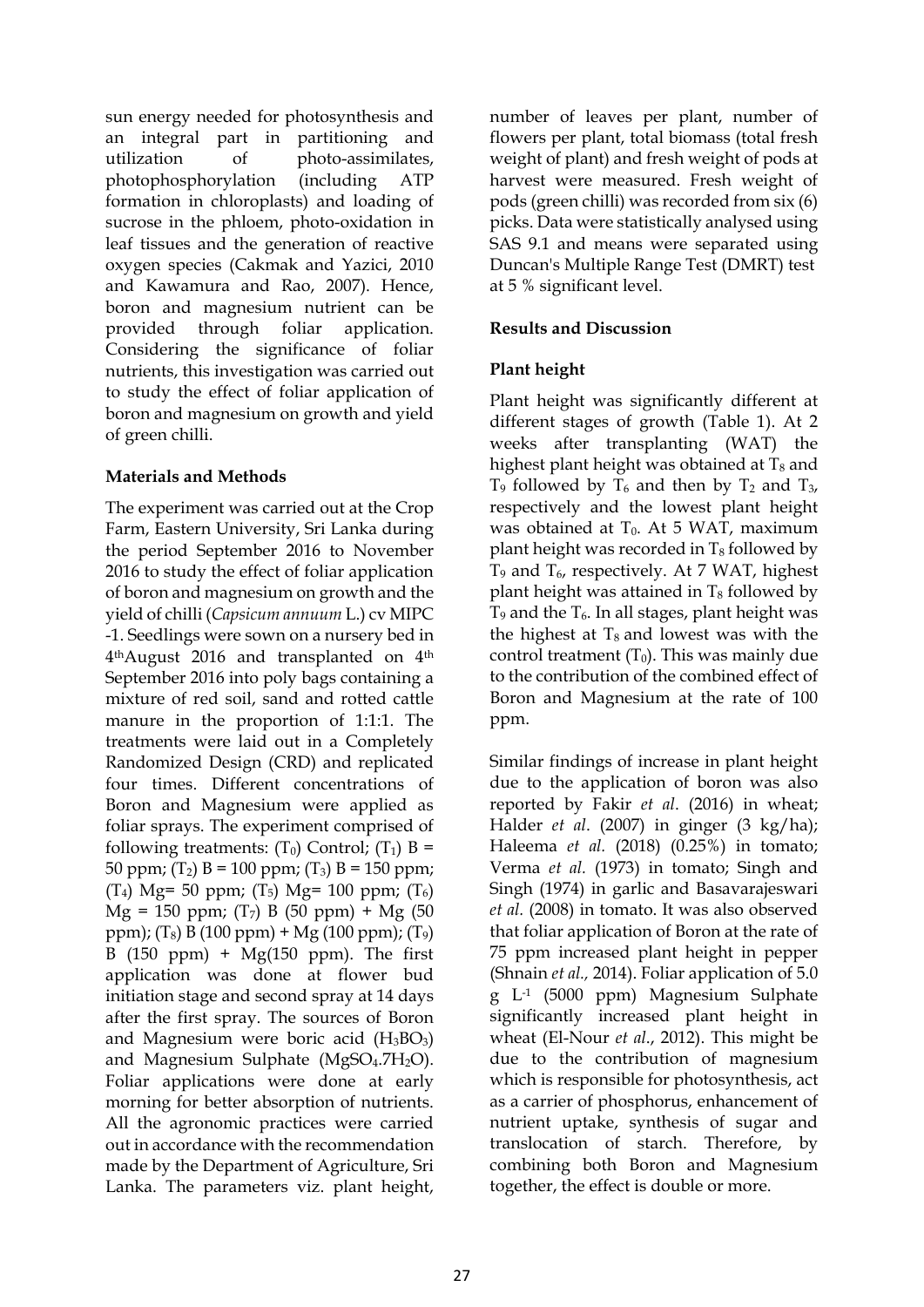|                          | Weeks After Transplanting (WAT) |                               |                               |
|--------------------------|---------------------------------|-------------------------------|-------------------------------|
| Treatment                | 2 WAP                           | 5 WAP                         | 7 WAP                         |
| $T_0$ : Control          | $27.02 \pm 0.15$ <sup>f</sup>   | $42.00 \pm 0.11$ g            | $51.00 \pm 0.15$              |
| $T_1$ : B – 50 ppm       | $29.03 \pm 0.11$ <sup>e</sup>   | $56.00 \pm 0.12$ ef           | $70.00 \pm 0.02$ <sup>i</sup> |
| $T_2$ : B - 100 ppm      | $32.53 \pm 0.03$ c              | $63.00 \pm 0.64$ c            | $81.00 \pm 0.29$ g            |
| $T_3$ : B – 150 ppm      | $33.03 \pm 0.43$ c              | $70.00 \pm 0.23$              | $86.00 \pm 0.25$ d            |
| $T_4$ : Mg – 50 ppm      | $30.53 \pm 0.37$ <sup>d</sup>   | $55.00 \pm 0.15$ <sup>f</sup> | $80.00 \pm 0.24$ <sup>h</sup> |
| $T_5$ : Mg – 100 ppm     | $31.03 \pm 0.37$ d              | $60.00 \pm 0.59$ <sup>d</sup> | $84.00 \pm 0.39$ <sup>f</sup> |
| $T_6$ :Mg – 150 ppm      | $34.02 \pm 0.25^{\rm b}$        | $69.00 \pm 0.52$ <sup>b</sup> | $87.00 \pm 0.38$ c            |
| $T_7$ : B + Mg – 50 ppm  | $31.03 \pm 0.23$ <sup>d</sup>   | $57.00 \pm 1.11$ <sup>e</sup> | $85.00 \pm 0.41$ <sup>e</sup> |
| $T_8$ : B + Mg – 100 ppm | $36.50 \pm 0.31$ <sup>a</sup>   | $73.00 \pm 0.07$ <sup>a</sup> | $98.00 \pm 0.23$ <sup>a</sup> |
| $T_9$ : B + Mg – 150 ppm | $37.00 \pm 0.57$ <sup>a</sup>   | $70.00 \pm 0.05^{\circ}$      | $91.00 \pm 0.19$ <sup>b</sup> |
| F Test                   | $***$                           | $**$                          | $**$                          |

**Table 1. Effect of foliar application of B and Mg on mean plant height**

\* Means followed by the same letter in each column are not significantly different to DMRT at 5% level.

\* Values are the means of 10 plants in 4 replications.

### **Number of branches**

Boron and Magnesium had a significant influence on the number of branches plant-1 of chilli. Maximum number of branches plant-1 was recorded in treatment  $T_9$  (B + Mg – 150 ppm) (18), (B + Mg – 100 ppm,  $T_8$  (B + Mg – 150 ppm) (17), and  $T_6$ (Mg – 150 ppm) (17) and significantly higher than the other treatments tested. However, the minimum number of branches plant-1 (10) was recorded in control plots, where no foliar nutrients were applied. This is in concurrence with the studies of Sharma *et al*. (2000) who reported that compound liquid fertilizer containing most macro and micro nutrients "Polyfeed and Multi" along with NPK had significantly increased the number of branches plant-1. Application of boron had a marked effect on the number of branches was reported by Basavarajeswari *et al.*  (2008) in tomato; Saha *et al.* (2010) in broccoli and Saptari and Dewi (2013) in chilli. Waskela *et al.* (2013) reported that the foliar application of Magnesium sulphate at 0.75% (7500 ppm) significantly increased the number of branches in guava. While Venkatramana (2012) documented that application of 40 g MgSO<sub>4</sub>+4 g Borax had a remarkable influence on the number of branches.

## **Number of leaves**

.

The number of leaves plant-1 was significantly affected by the foliar application of B and Mg (Table 02). The maximum number of leaves plant-1 (27, 25 and 25) was observed in  $T_9$  (Boron and Magnesium at 150 ppm),  $T_8$  (Boron and Magnesium at 100 ppm),) and  $T_6$  (sole application of  $MgSO<sub>4</sub>$  at 150 ppm), respectively. While treatment  $T_3$  (sole application of Boron at 150 ppm (24) and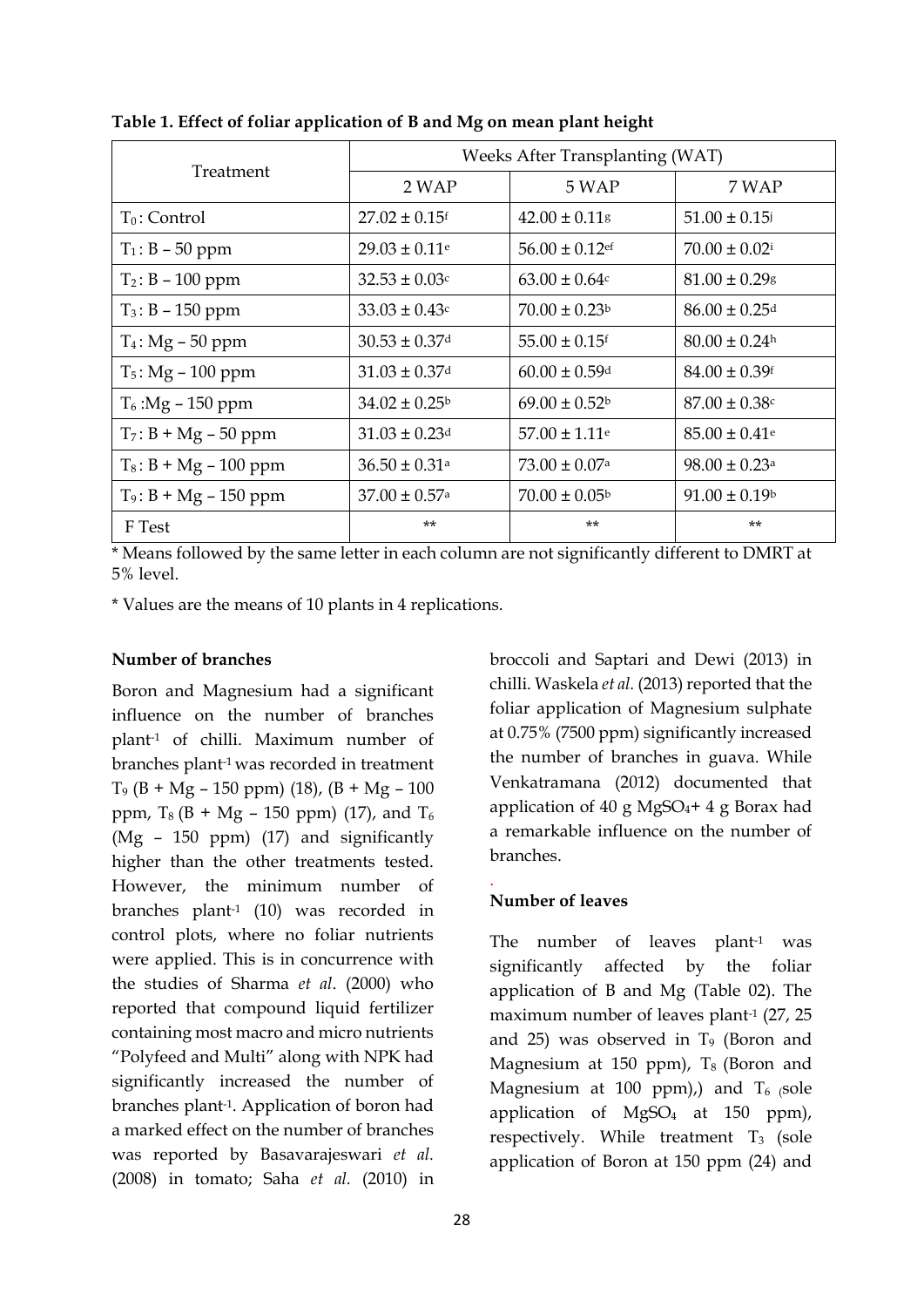100 ppm (22) produced a higher number of leaves plant<sup>-1</sup> than  $T_0$  (Control). Control gave the minimum number of leaves plant-1 (15). Foliar application of B at the rate of 75 ppm increased the number of leaves was reported by El-Mahdy (2007) in pepper and Harris and Puvanitha (2017) in tomato. While Waskela *et al.* (2013) reported that foliar application of Magnesium sulphate at 0.75% (7500 ppm) significantly increased the leaves per

shoot. Venkataramana (2012) documented that application of 40 g MgSO<sub>4</sub> and 4 g Borax increased the number of leaves in pepper vine. These results were obtained partly due to the effect of Mg which involved in the synthesis of chlorophyll (Ibrahim, 2010) and activation of enzymes (Calvin cycle) and phosphoenol pyruvate carboxylase  $(C_3$ -plants pathway of  $CO_2$ fixation) (Bidwell, 1979).

| Treatment                | Number of Branches plant-1   | Number of Leaves         |
|--------------------------|------------------------------|--------------------------|
| $T_0$ : Control          | $10 \pm 0.577$ <sup>e</sup>  | $15 \pm 0.58$ f          |
| $T_1$ : B – 50 ppm       | $13 \pm 0.577$ d             | $18 \pm 0.88^{\circ}$    |
| $T_2$ : B – 100 ppm      | $15 \pm 0.577$ c             | $22 \pm 1.20$ cd         |
| $T_3$ : B – 150 ppm      | $16 \pm 0.001$ bc            | $21 \pm 0.66$ cd         |
| $T_4$ : Mg – 50 ppm      | $15 \pm 0.577$ c             | $20 \pm 1.15$ de         |
| $T_5$ : Mg – 100 ppm     | $16 \pm 0.577$ bc            | $23 \pm 0.58$ bc         |
| $T_6$ :Mg – 150 ppm      | $17 \pm 0.577$ <sup>ab</sup> | $25 \pm 0.33$ ab         |
| $T_7$ : B + Mg – 50 ppm  | $15 \pm 0.577$ c             | $19.67 \pm 0.88$ de      |
| $T_8$ : B + Mg – 100 ppm | $18 \pm 0.001$ <sup>a</sup>  | $25 \pm 1.20$ $b^a$      |
| $T_9$ : B + Mg – 150 ppm | $17 \pm 0.577$ ab            | $27 \pm 0.88^{\text{a}}$ |
| F Test                   | $***$                        | $***$                    |

**Table 2. Effect of foliar application of B and Mg on mean number of branches and leaves** 

\* Means followed by the same letter in each column are not significantly different to DMRT at 5% level.

\* Values are the means of 10 plants in 4 replications.

#### **Numbers of flowers**

The result pertaining to the effect of boron and magnesium on the number of flowers plant-1 is given in Table 3. At 5 and 7 WAT there was a significant difference between treatments with respect to the foliar application of boron and magnesium. At 5 and 7 WAT, the number of flower plant-1 ranged from 8 - 28. At 5 and 7 WAT, the highest number of flowers plant-1 was observed in  $T_8$  and  $T_9$ . At 7 WAT maximum number of flowers per plant-1 (29 and 28) was observed in plants receiving boron and magnesium at the rate of 100 and 150 ppm, respectively which were significantly higher than  $T_6$  (26),  $T_7$  (25) and  $T_3$  (24), while minimum number of flowers plant<sup>-1</sup> (12) were noticed in control treatment  $(T_0)$ . The higher number of flowers plant<sup>-1</sup> might be due to the adequate supply of B and Mg which results in increased plant height and the production branches that in turn increases the number of nodes and then the number of flowers.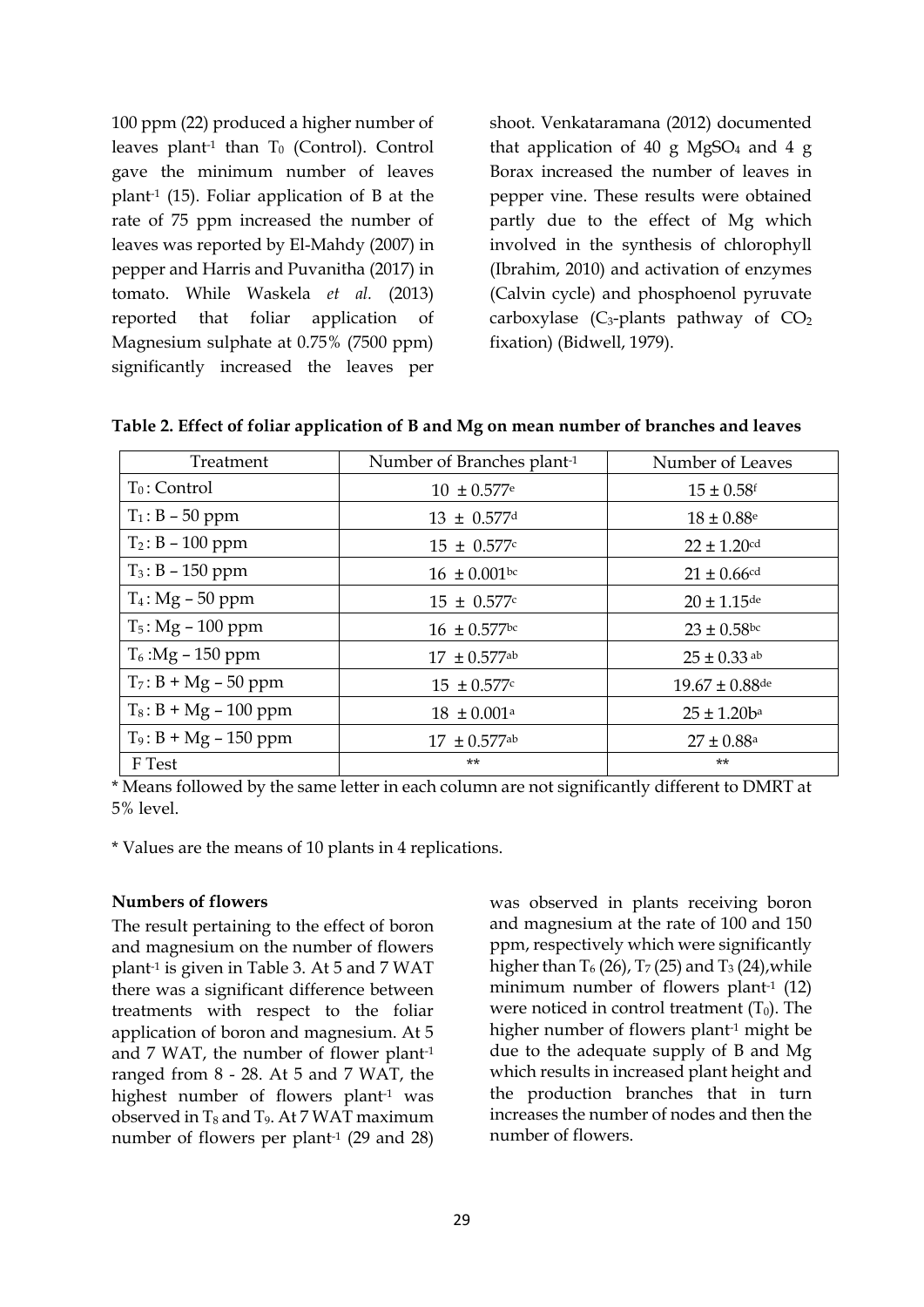| Treatment                | <b>Weeks After Transplanting (WAT)</b> |                               |  |
|--------------------------|----------------------------------------|-------------------------------|--|
|                          | 5 WAP                                  | 5 WAP                         |  |
| $T_0$ : Control          | $8 \pm 0.58$                           | $12 \pm 0.58$ g               |  |
| $T_1$ : B – 50 ppm       | $12 \pm 0.58$ <sup>f</sup>             | $18 \pm 0.58$ <sup>f</sup>    |  |
| $T_2$ : B – 100 ppm      | $17 \pm 0.58d$ c                       | $22 \pm 1.00$ de              |  |
| $T_3$ : B – 150 ppm      | $15 \pm 0.58$ de                       | $24 \pm 1.15$ cd              |  |
| $T_4$ : Mg – 50 ppm      | $14 \pm 0.01$ ef                       | $20 \pm 1.15$ ef              |  |
| $T_5$ : Mg – 100 ppm     | $18 \pm 1.15$ bc                       | $27 \pm 0.58$ abc             |  |
| $T_6$ :Mg – 150 ppm      | $17 \pm 1.00$ cd                       | $26 \pm 1.15$ bc              |  |
| $T_7$ : B + Mg – 50 ppm  | $16 \pm 1.00$ dcde                     | $25 \pm 1.00$ bcd             |  |
| $T_8$ : B + Mg – 100 ppm | $21.33 \pm 0.33$ <sup>a</sup>          | $29.33 \pm 0.88$ <sup>a</sup> |  |
| $T_9$ : B + Mg – 150 ppm | $20 \pm 0.58$ <sup>ab</sup>            | $28 \pm 1.53$ <sup>ab</sup>   |  |
| F Test                   | $***$                                  | $**$                          |  |

**Table 3. Effect of foliar application of B and Mg on average number of Flowers**

\* Means followed by the same letter in each column are not significantly different to DMRT at 5% level.

\* Values are the means of 10 plants in 4 replications.

#### **Yield and yield components**

#### **Number of fruits**

The foliar application of Boron and Magnesium significantly increased the number of fruits plant-1 (Table 4). The chilli crop that was supplied with combined application of B and Mg at the rate of 100 (24 fruits) and 150 ppm (22 fruits) produced maximum number of fruits plant-1 followed by combined application of B and Mg at the rate of 50 ppm (19 fruits) and Mg at the rate of 50 ppm 100 ppm (18 fruits). However, a minimum number of fruits plant-1 was recorded in the control plants (7) (Table 4). It was observed that as the number of branches plant-1 increased, the number of fruits plant-1 also increased. From this result, it is apparent that the B and Mg played an important role in increasing the number of fruits in chilli plants. The increase in the number of fruits might be due to the contribution of Boric acid and MgSO4.

## **Fresh weight of fruits**

Foliar application of B and Mg significantly influenced the fresh weight of fruits plant-1 (Table 4). The fresh weight of fruits plant-1 was remarkably highest (333g) in plants receiving the foliar application of boron and magnesium at 100 ppm followed by fresh weight of 306 g at the combined foliar application of  $H_3BO_3$  and  $MgSO_4$  at 150 ppm and then with the plants receiving boron alone at 150 ppm (Table 4). The control gave the lowest fresh weight of fruits. In this study, foliar application of B and Mg at 100 ppm increased yield by three-fold than that of control treatment (Table 4). Adequate quantity of micronutrients at the correct time is needed for greater growth which in turn leads to higher yield. Therefore, the higher yield was due to the effect of better flowering and higher fruit-set (Ram and Bose, 2000). Similar results have been reported by Budadeb (2012) and Uddin *et al.* (2008) in wheat; Khan *et al*. (2006) in paddy. Babaeian *et al*. (2012) showed that contribution of Mg in the yield of Barley. Venkatramana (2012) reported that foliar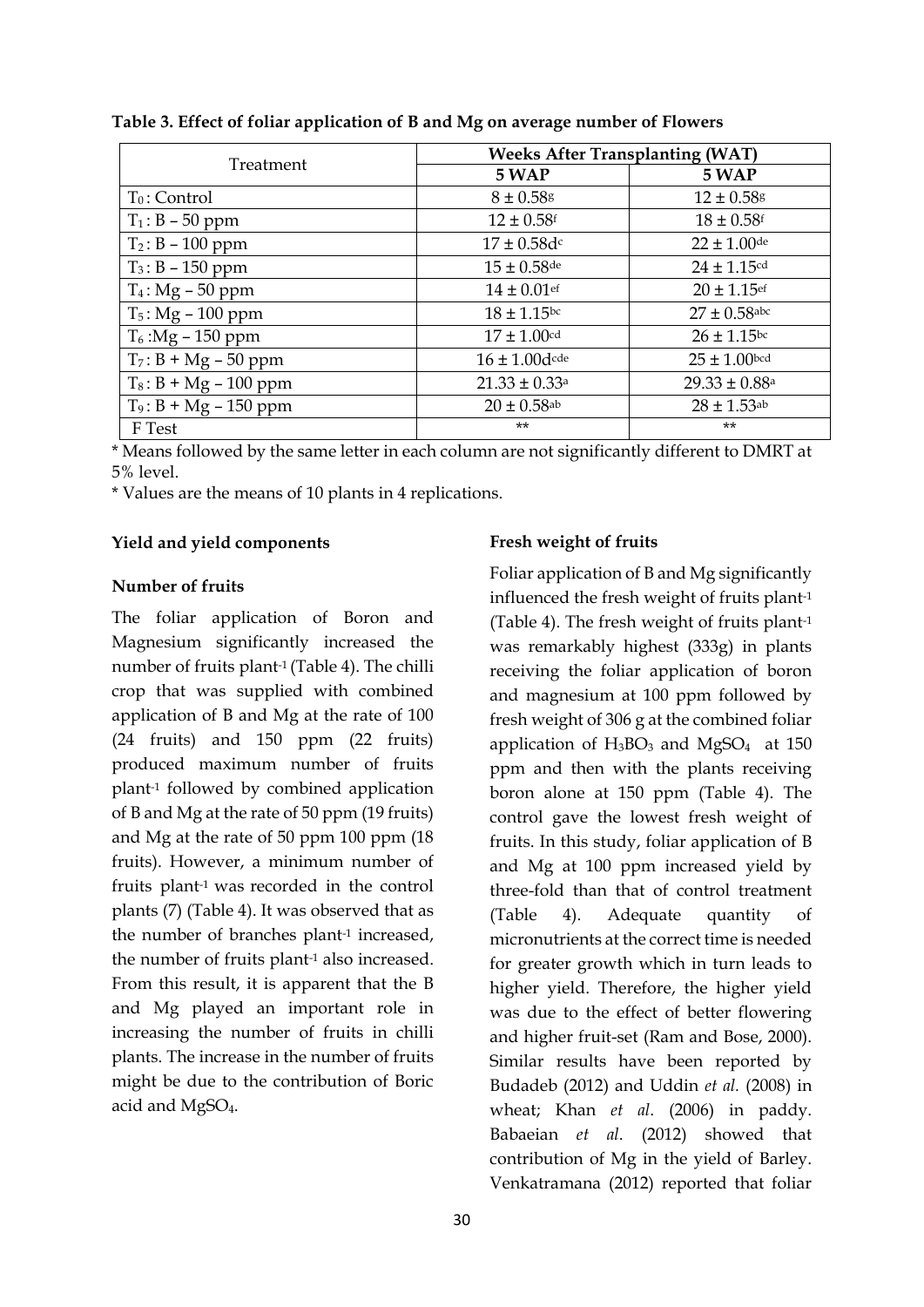application of  $1\%$  MgSO<sub>4</sub> and  $0.5\%$  Borax increased the yield in pepper. This was due to the fact that boron was needed for vegetative growth and it had a great contribution in increasing the flower production and retention, elongation of pollen tube and germination and seed and fruit setting and development (Oosterhuis, 2001). Bhatia *et al.* (2001) recorded the highest yield of guava with the sole

application of  $1\%$  H<sub>3</sub>BO<sub>3</sub> (equivalent to 10,000 ppm) which are ten times (10) higher the concentration used in this experiment and it also due to the contribution of MgSO<sup>4</sup> too. However, Khayyat *et al.* (2007) recorded that the highest yield was obtained with the foliar spray of  $H_3BO_3(1500 ppm)$  which is fifteen times (15) greater than the concentration used in this experiment.

**Table 4. Effect of foliar application of B and Mg on average number and weight of fruits at harvest**

| Treatment                | Number of fruits             | Fresh weight of fruits (g)    |
|--------------------------|------------------------------|-------------------------------|
| $T_0$ : Control          | $7.0 \pm 0.12$ g             | 139.0 ±1.00i                  |
| $T_1$ : B – 50 ppm       | $14.0 \pm 0.56$ <sup>f</sup> | $214.0 \pm 1.15^h$            |
| $T_2$ : B – 100 ppm      | $16.0 \pm 1.01$ ef           | $266.0 \pm 1.15$ <sup>e</sup> |
| $T_3$ : B - 150 ppm      | $19.0 \pm 1.15$ cd           | $278.0 \pm 1.73$ c            |
| $T_4$ : Mg – 50 ppm      | $17.0 \pm 0.57$ de           | 226.0 ±1.15g                  |
| $T_5$ : Mg - 100 ppm     | $18.3 \pm 1.2$ cde           | $260.0 \pm 1.15$ <sup>f</sup> |
| $T_6$ :Mg – 150 ppm      | $21.0 \pm 1.15$ bc           | 274.0 ±1.15 <sup>d</sup>      |
| $T_7$ : B + Mg – 50 ppm  | $19.0 \pm 1.73$ cd           | $256.3 \pm 1.45$ <sup>f</sup> |
| $T_8$ : B + Mg – 100 ppm | $24.0 \pm 1.73$ <sup>a</sup> | 333.0 ±1.73 <sup>a</sup>      |
| $T_9$ : B + Mg – 150 ppm | $22.0 \pm 1.2$ <sup>ab</sup> | $306.0 \pm 1.15^b$            |
| F Test                   | $**$                         | $***$                         |

\* Means followed by the same letter in each column are not significantly different to DMRT at 5% level.

\* Values are the means of 10 plants in 4 replications.

#### **Conclusion**

Foliar application of boron (B) and magnesium (Mg) had a significant effect on growth and fruit production of chilli. It revealed that combined application of B + Mg at the rate of 100 ppm improved plant height, number of branches plant-1, number of leaves plant-1, the number of flowers plant-1, total weight plant-1, number of fruits plant-1 and fruit weight plant-1. However, the combined application of  $B + Mg$  at 150 ppm had an equal effect on the number of leaves plant-1, number of flowers plant-1 and number of fruits plant-1. Therefore, it is concluded that that combined application of  $B + Mg$  at 100 ppm was found to be

effective in enhancing plant growth and fruit yield of green chilli.

## **References**

Abdalla, M. M. and El-Khoshiban, N. H. (2007). The influence of water stress on growth, relative water content, photosynthetic pigments, some metabolic and hormonal contents of two *Triticium aestivum* cultivars. *Journal of Applied Sciences Research,* 3(12): 2062-2074.

Asnin, L. and Park, S. W. (2015). Isolation and analysis of bioactive compounds in capsicum peppers. *Critical reviews in food science and nutrition*, 55(2):254-289.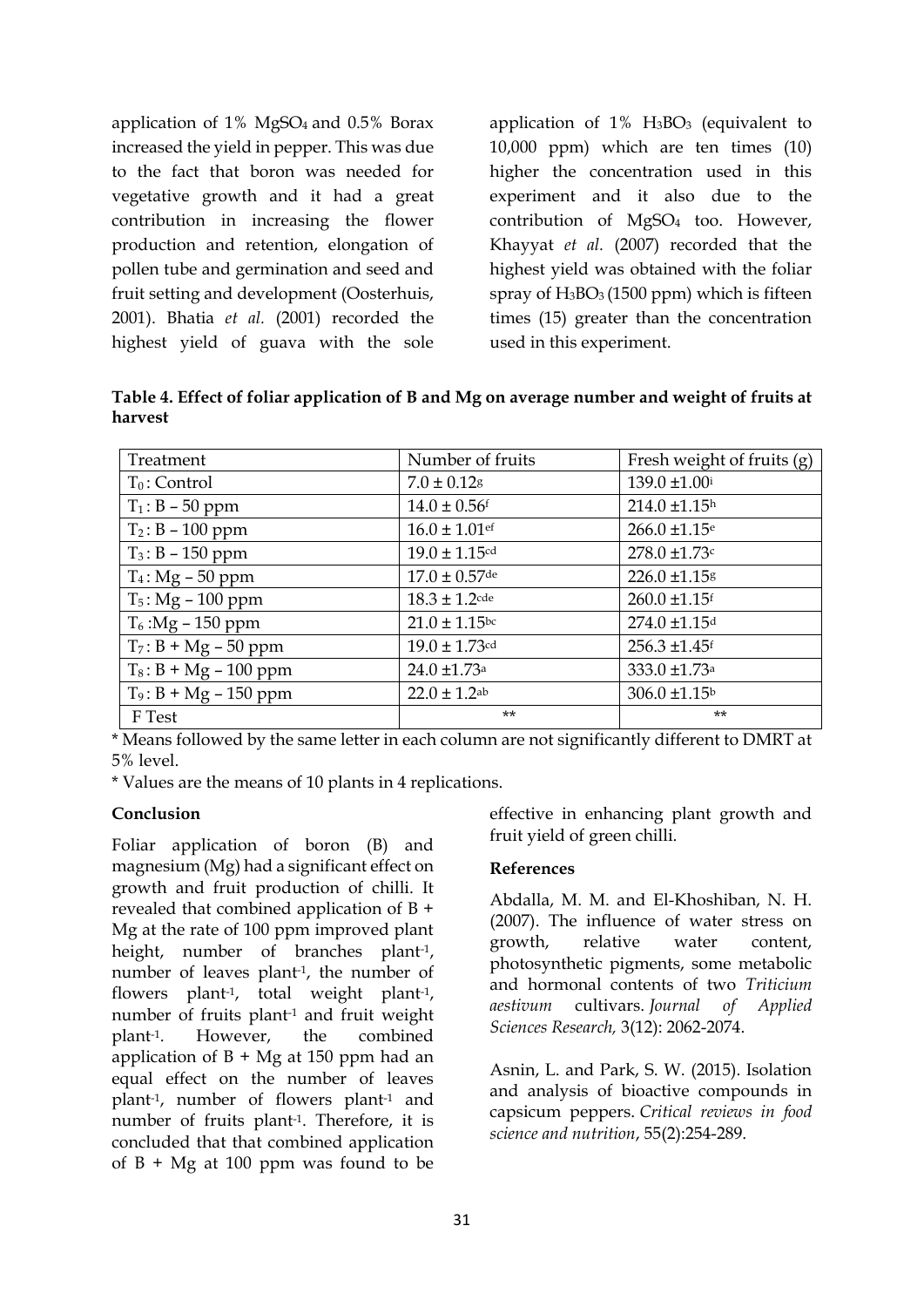Babaeian, M., Esmaeilian, Y., Tavassoli, A. and Asgharzade, A. (2012). Efficacy of different iron, zinc and magnesium fertilizers on yield and yield components of barley. *African Journal of Microbiology Research*, 6(28): 5754-5756.

Basavarajeswari, C. P., Hosamni, R. M., Ajjappalavara, P. S., Naik, B. H. and Smitha, R. P. U. (2008). Effect of foliar application of micronutrients on growth, yield components of Tomato (*Lycopersicon esculentum* Mill). *Karnataka Journal of Agricultural Sciences*, 21(3): 428- 430.

Bhatia, M., Saluja, A.K., Singh, V.P., Frossard, J.L., Lee, H.S., Bhagat, L. (2001). *American Journal of Physiology*, 280:974- 978.

Bidwell, R. G. S. (1979). Plant Physiology. 2nd Edition. Published by Macmillan Publishing Co.

Borghi, M. and Fernie, A. R. (2017). Floral metabolism of sugars and amino acids: implications for pollinators' preferences and seed and fruitset. *Plant physiology*, 175(4): 1510-1524.

Borghi, M., Fernie, A. R., Schiestl, F. P. and Bouwmeester, H. J. (2017). The sexual advantage of looking, smelling, and tasting good: the metabolic network that produces signals for pollinators. *Trends in plant science*,22(4), 338-350.

Cakmak, I. and Yazici, A. M. (2010). Magnesium: A forgotten element in crop production. *Better Crops*, 94(2): 23-25.

El-Mahdy, R.E. (2007). Effect of heavy nitrogen application on pepper plant (*Capsicum annuum*). M. Sc. Thesis. Faculty of Agriculture. Mansoura University, Egypt.

El-Nour, E. Z. A. A. and Shaaban, M. M. (2012). Response of wheat plants to magnesium sulphate

fertilization. *American Journal of Plant Nutrition and Fertilization Technology*, 2(2): 56-63.

Fageria, N. K., Filho, M. B., Moreira, A. and Guimarães, C. M. (2009). Foliar fertilization of crop plants. *Journal of Plant Nutrition*, 32(6):1044-1064.

Fakir, O. A., Rahman, M. A. and Jahiruddin, M. (2016). Effects of Foliar Application of Boron (B) on the Grain Set and Yield of Wheat (*Triticum aestivum* L.). *American Journal of Experimental Agriculture,* 12(2): 1-8.

[Halder](http://ascidatabase.com/author.php?author=N.K.&last=Halder)**,** N.K., [Shill](http://ascidatabase.com/author.php?author=N.C.&last=Shill)**,** N.C., [Siddiky](http://ascidatabase.com/author.php?author=M.A.&last=Siddiky)**,** M.A. Gomes, R. and Sarkar, J. (2007). Response of Ginger to Zinc and Boron Fertilization. *Asian Journal of Plant Sciences*, 6(2): 394-398.

Haleema, B., Rab, A. and Hussain, S. A. (2018). Effect of calcium, boron and zinc foliar application on growth and fruit production of tomato. *Sarhad Journal of Agriculture*, *34*(1): 19-30.

Harris, K. D. and Puvanitha, S. (2018). Influence of Foliar Application of Boron and Copper on Growth and Yield of Tomato (*Solanum lycopersicum* L. cv 'Thilina'). *AGRIEAST: Journal of Agricultural Sciences,* 11(2):12-19.

Hawkesford, M. J., Kopriva, S. and De Kok, L. J. (2016). *Nutrient Use Efficiency in Plants*.: Concepts and Approaches. © Springer International Publishing Switzerland.

Hu, Q. H., Xu, G. B. and Shi, R. H. (1991). Study on the inheritable difference on B nutrition of different cultivars of oil seed rape (*Brassica napus*). *Journal of Nanjing Agricultural University*, 13(1): 80–86.

Kawamura, Y. and Rao, M. (2007). Magnesium Sulphate: Chemical and Technical Assessment.

Khan, R., Gurmani, A.H., Gurmani, A.R. and Zia, M.S. (2006). Effect of boron